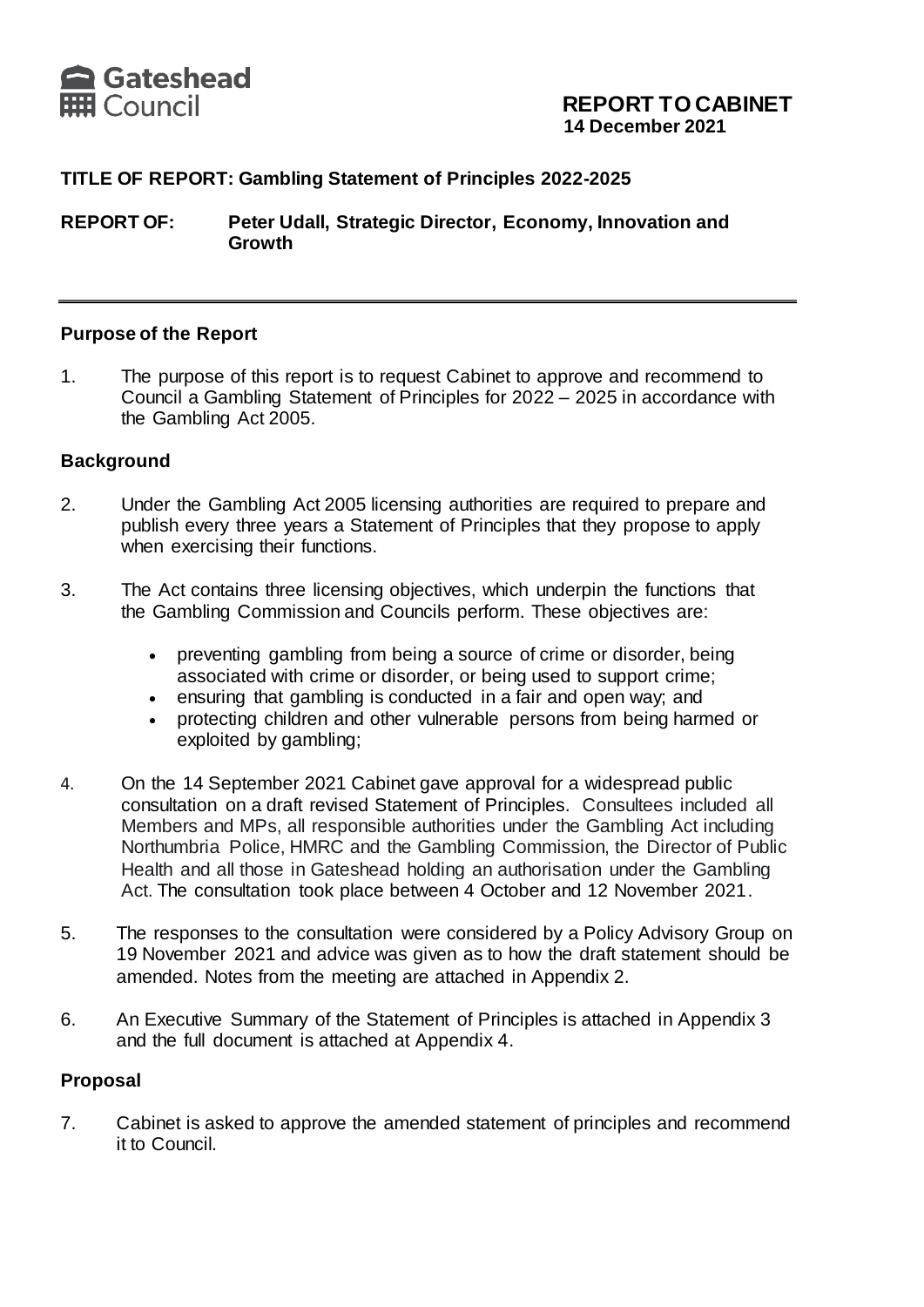### **Recommendations**

8. Cabinet is asked to recommend the Council to adopt and agree to the publication of the amended Gambling Statement of Principles as set out in Appendix 4, in accordance with the requirements of the Gambling Act 2005,

For the following reason:

To ensure that the Council's functions under the Gambling Act 2005 can be discharged effectively.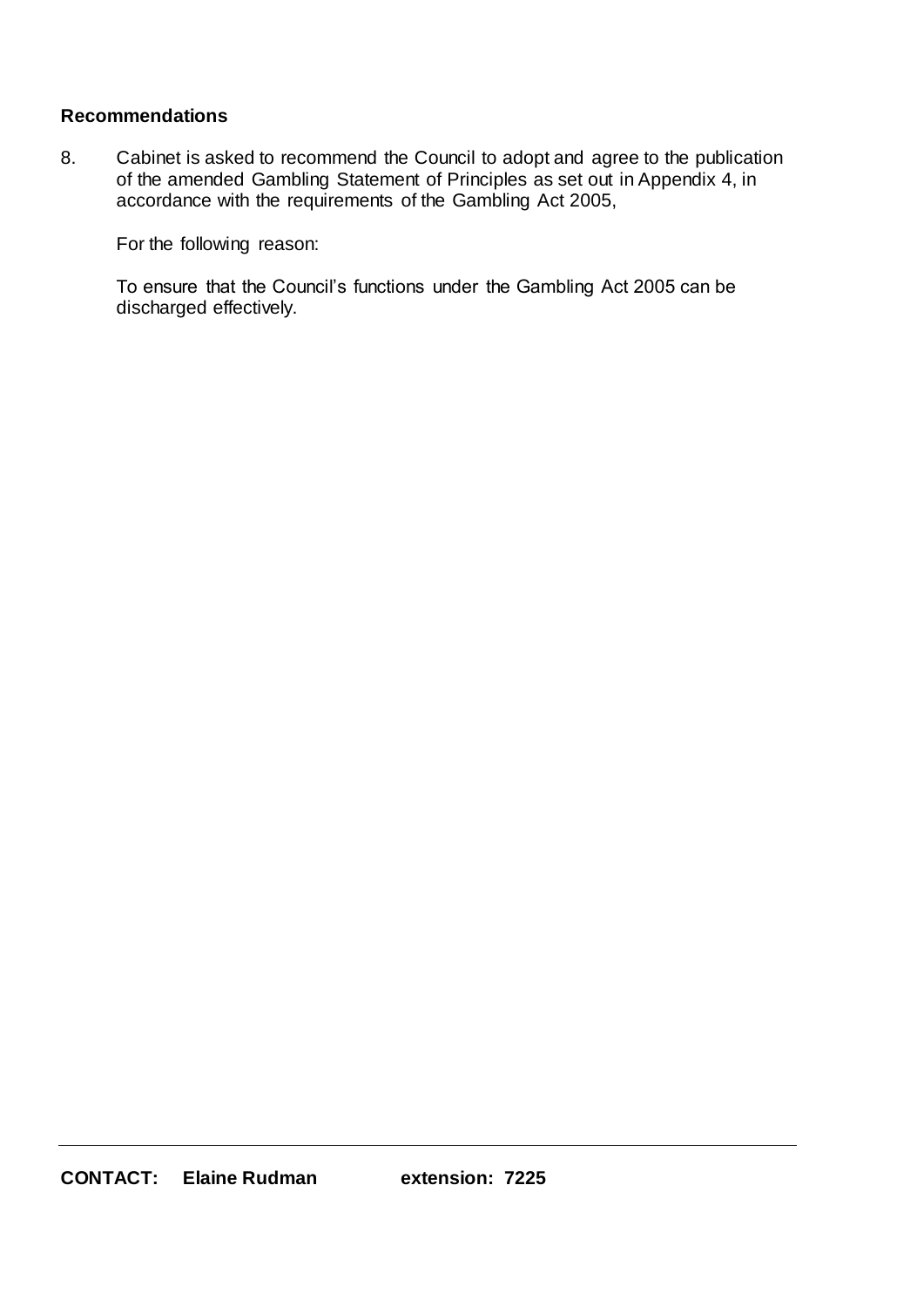### **Policy Context**

1. The adoption of the Statement of Principles will allow the Council to carry out its duties as a Licensing Authority under the Gambling Act 2005 and in accordance with guidance issued to local authorities by the Gambling Commission in April 2021. The Statement of Principles plays an important role in realising Gateshead's vision of making Gateshead a place where everyone thrives.

### **Background**

- 2. The Gambling Act 2005 was fully implemented in September 2007. It transferred the responsibility for the licensing of gaming premises from the Magistrates to Local Authorities and introduced for the first time, a unified regulator for gambling, the Gambling Commission, replacing the Gaming Board for Great Britain.
- 3. Under the Act, the Council is responsible for issuing premises licences for casinos, bingo halls, betting offices, adult gaming centres and licensed family entertainment centres as well as permits for gaming and gaming machines and registering small society lotteries.
- 4. The Act contains three licensing objectives, which underpin the functions that the Gambling Commission and Councils perform. These objectives are:
	- preventing gambling from being a source of crime or disorder, being associated with crime or disorder, or being used to support crime;
	- ensuring that gambling is conducted in a fair and open way; and
	- protecting children and other vulnerable persons from being harmed or exploited by gambling;
- 5. Licensing authorities are required to prepare and publish, every three years, a Statement of the Principles that they propose to apply when exercising their functions. In preparing such a statement, licensing authorities must follow the procedure set out in the Act as well as the accompanying guidance. The first statement was published in January 2007, with subsequent statements published every three years.

## **Consultation**

- 6. The Statement of Gambling Principles has been produced following a wide consultation process. A draft statement was produced in accordance with the requirements of the Guidance, in consultation with all relevant groups and services within the Council and was circulated for public consultation during a six week period between 4 October and 12 November 2021.
- 7. Four responses to the consultation were received, and a Policy Advisory Group considered these on 19 November 2021. The advice given by the Policy Advisory Group is attached in Appendix 2.
- 8. An Executive Summary of the Statement of Gambling Principles is attached at